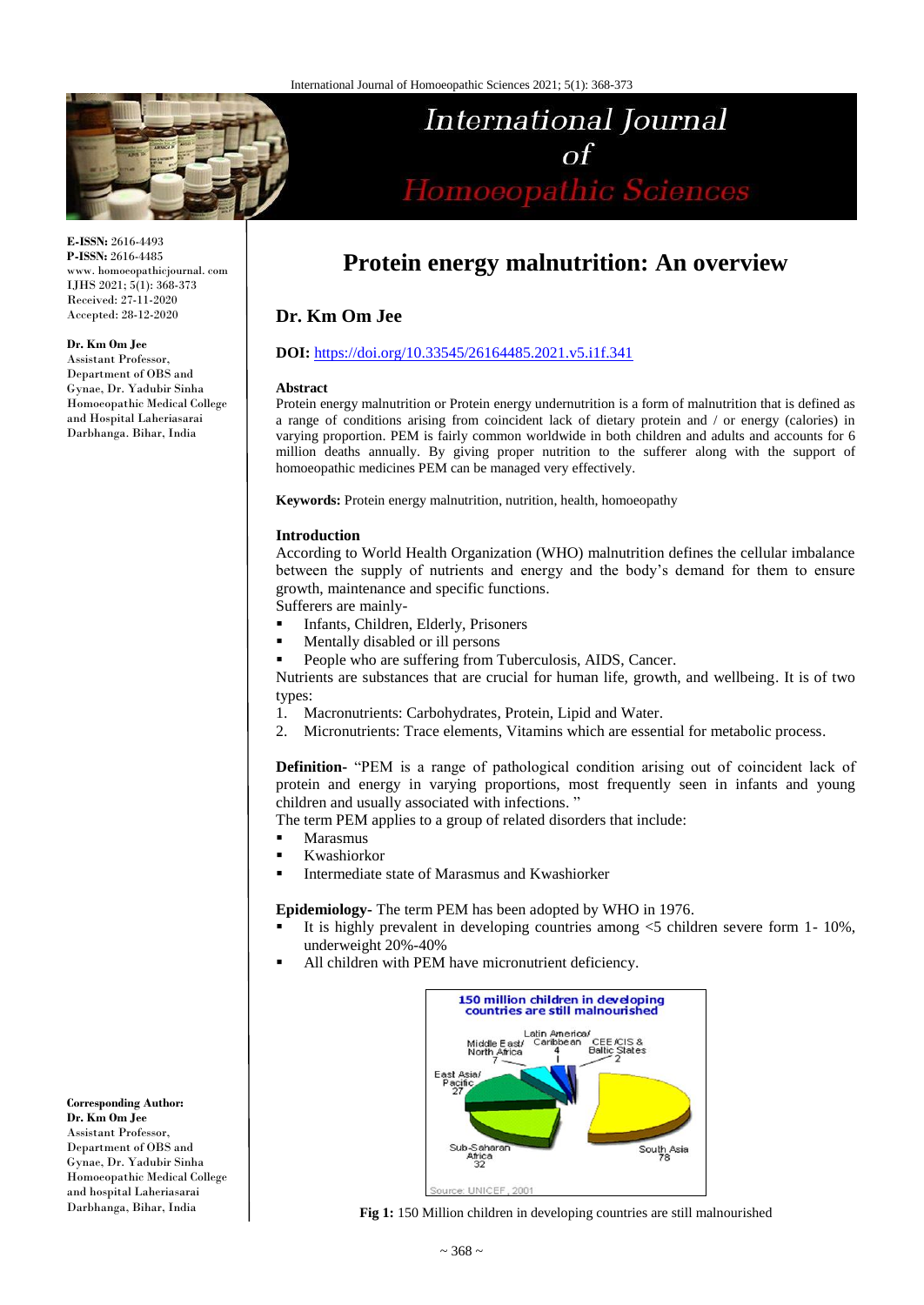

*Source*: World health organization and world development indicators database

**Fig 2:** Many children remain malnourished

#### **Clinical Classification.**

#### **1.) Gomez Classification**

- GRADE 1(mild undernutrition): 90%-75% of expected weight
- GRADE 2(moderate undernutrition): 75%-60% of expected weight
- GRADE 3(severe undernutrition):  $\langle 60\% \rangle$  of expected weight

#### **2). Welcome Trust Classification**

- Undernutrition: 80%-60% of expected weight (without Edema)
- Kwashiorkor: 80%-60% of expected weight (with Edema)
- **Marasmus: <60% of expected weight (without Edema)**
- **Marasmickwashiorkor :<60% of expected weight (with** Edema)

#### **Aetiology**

#### **Dietary Deficiency:**

- $\triangleright$  This begins at the fetal stage and continues into infancy and childhood. It is termed as Primary type.
- Secondary malnutrition arises due to severe illness like Tuberculosis, Cancer, Inability of body to absorb nutrients, Ulcerative colitis, Long standing gastroenteritis
- **Inadequate Breastfeeding**
- Stopping breastfeeding in case of working mother.
- Ignorance of weaning and weaning foods.
- **Mental and psychiatric illness of mother.**
- Having twins may lead to the mother producing not enough milk to meet the demand of infants.
- Lower socioeconomic status.

#### **Marasmus**

The term marasmus is derived from the Greek word "marasmos" which means withering or wasting. It is a severe form of malnutrition that consists of the chronic wasting away of fat, muscle and other tissue in the body. It involves inadequate intake of protein and calories and characterized by emaciation. It usually occurs in the 1st year of life, resulting in wasting & growth retardation.

#### **Etiology of Marasmus**

#### Dietary errors

Infections like Tuberculosis, Otitis media, Pyelo nephritis,

Gastroenteritis etc.

- Endorine causes
- Parasitic infestuation- Ascaris, Ankylostoma, Giardia
- Congenital anomalies- Cardiac–PDA, Renal-Renal Agenesis, Git-Pyloric Stenosis
- Metabolic disease- Galactosomia, Fructose intolerance, Idiopathic hypocalcaemia
- $\blacksquare$  Pre maturity
- Some cases of mental retardation
- Low socio-economic status
- **Illiteracy**

**Assessment Of Marasmic Child/Infant-** Failure a to thrive, loss of weight (weight  $< 60\%$  of expected). Loss of subcutaneous fat: measured at many parts of the body according to the degree:

1st Degree: SC fat in the abdomen wall

2nd Degree: SC fat in the abdomen wall and limbs 3rd Degree: SC fat in the abdomen wall and limbs & face



#### **Symptoms**

- Severe growth retardation
- Loss of subcutaneous fat
- Severe muscle wasting
- The child looks appallingly thin
- **Limbs appear as skin and bone**
- **Shriveled body**
- **Wrinkled skin**
- Irritability, fretfulness and apathy
- Frequent watery diarrhoea and acid Stools
- Mostly hungry but some are anoretic
- **•** Dehydration
- Oedema and fatty infiltration are absent

#### **Complications of Marasmus**

Intercurrent infection: Broncho pneumonia. is the cause of death

Gastro enteritis

Hemorrhagic tendency, purpura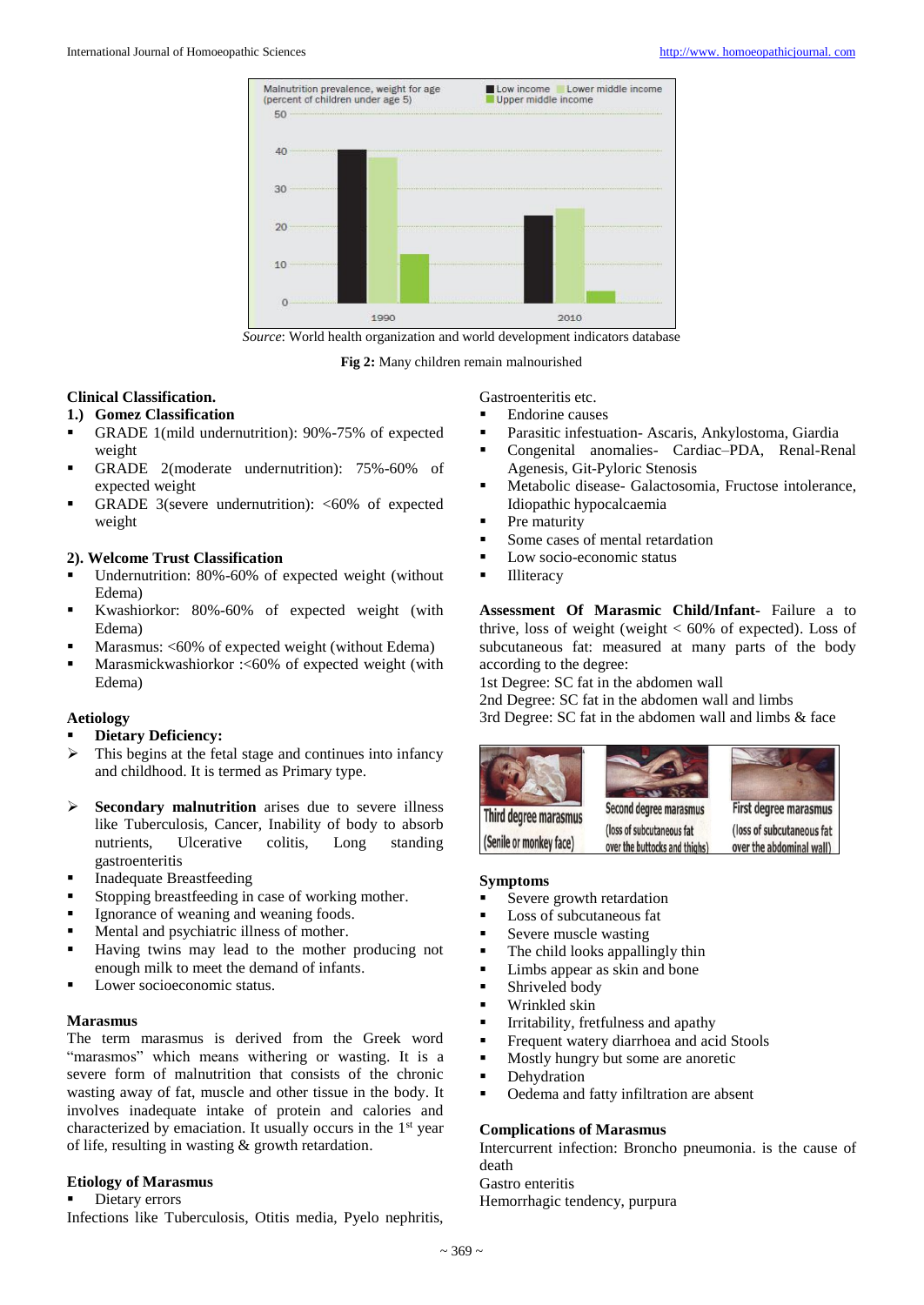Hypothermia Hypoglycemia Edema (Marasmic Kwashiorkor)

**Kwashiorkor-** The term kwashiorkor is taken from the Ga language of Ghana and means "the sickness of the weaning". Williams first used the term in 1933, and it refers to an inadequate protein intake with reasonable caloric (energy) intake. Kwashiorkor, also called wet proteinenergy malnutrition, is a form of PEM characterized primarily by protein deficiency. This condition usually appears at the age of about 12 months when breastfeeding is discontinued, but it can develop at any time during a child's formative years.

It causes fluid retention (edema); dry, peeling skin; and hair discoloration

#### **Symptoms**

- Changes in skin pigment.
- Decreased muscle mass
- Diarrhea
- Failure to gain weight and grow
- $\blacksquare$  Fatigue
- Hair changes (change in color or texture)<br>Increased and more severe infections du
- Increased and more severe infections due to damaged immune system
- **Irritability**
- Large belly that sticks out (protrudes)
- $\blacksquare$  Lethargy or apathy
- Loss of muscle mass
- **Rash (dermatitis)**
- Shock (late stage)
- Swelling (edema

| <b>Clinical features</b><br><b>Marasmus</b> |                                 | Kwashiorkor                                               |  |
|---------------------------------------------|---------------------------------|-----------------------------------------------------------|--|
| Muscle wasting                              | Obvious                         | Sometimes hidden by edema and fat                         |  |
| Fat wasting                                 | Severe loss of subcutaneous fat | Fat often retained but not firm                           |  |
| Edema<br>None                               |                                 | Present in lower legs, and usually in face and lower arms |  |
| Weight for height                           | Very low                        | May be masked by edema                                    |  |
| mental changes                              | Sometimes quiet and apathetic   | Irritable, moaning, apathetic                             |  |
| Appetite                                    | Usually good                    | Poor                                                      |  |
| Diarrhoea                                   | Often                           | Often                                                     |  |
| Skin Changes                                | Usually none                    | Diffuse pigmentation, sometimes 'flaky paint dermatitis'  |  |
| Hair Changes                                | Seldom                          | Sparse, silky, easily pulled out                          |  |
| Hepatic Enlargement                         | None                            | Sometimes due to accumulation of fat                      |  |

**Table 1:** Marasmus Vs Kwashiorkor (differences in both)

**Marasmic- Kwashiorkor**- A severely malnourished child with features of both Marasmus and Kwashiorkor.

The features of Kwashiorkor are severe oedema of feet and legs and also hands, lower arms, abdomen and face. Also there is pale skin and hair, and the child is unhappy. There are also signs of marasmus, wasting of the muscles of the upper arms, shoulders and chest so that you can see the ribs.

#### **Assessment of Pem**

- Interrogation and physical examination including dietary history
- Anthropometric measurement
- Mid arm circumference

| Chest circumference |
|---------------------|
|                     |

- Head circumference
- **Length**
- **Standing height**
- **Weight**
- Fat fold thickness

#### MID Upper Arm Circumference

| <b>Nutritional Status</b> | <b>Score</b>         | <b>Colour On Strip</b> |
|---------------------------|----------------------|------------------------|
| Normal                    | $> 13.5$ Cm          | Green                  |
| Moderately Malnourished   | 12.5 - 13.4 $\rm Cm$ | Yellow                 |
| Severely Malnourished     | $< 12.5$ Cm          | Red                    |



**Fig 3:** Shows in nutritional status score colour on strip

#### **Chest Circumference**

Use a tape which is placed parallel to the ground.

**Position:** At the level of nipple Vs xiphoid process. At birth 3 cm. HC= CC by 1 year,there after CC>HC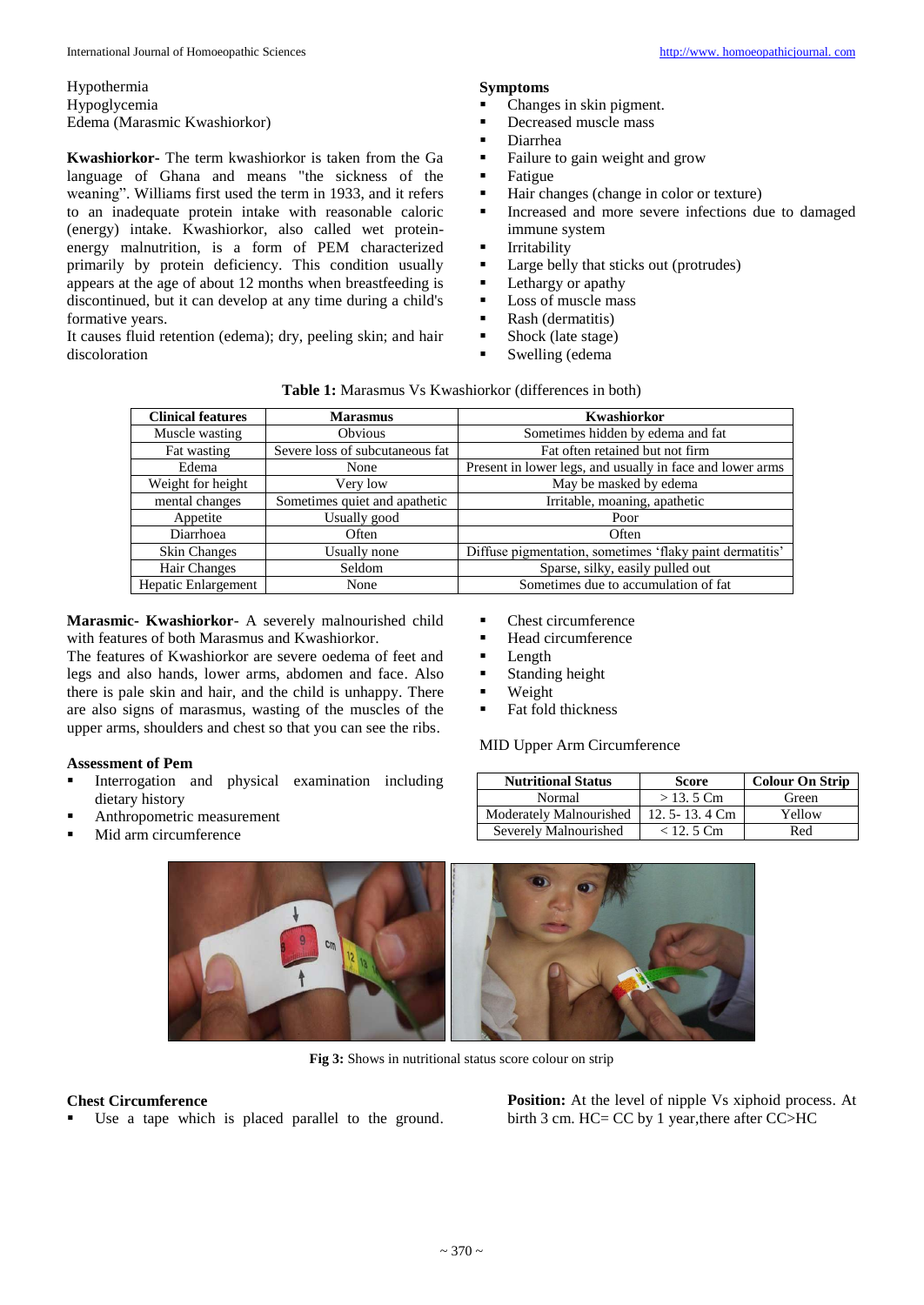

**Fig 4:** Shows in chest and head circumference

**Head Circumference** - To measure HCUse a flexiblenon – stretchable tape. Position the tape just above the eyebrow, above the ears, and around the biggest part on the back of the head.

- $Hc < 2 SD$  small head
- Hc<3 SD microcephaly

It is usually occure in late stages of malnutrition. Length – It is measured by Equipment-Infanto-Meter

 Infant shuold placed on its back,both legs are fully extended at knees.

Standing Heightu seful for >2 yrs age.

Heels, buttock, back in contact with vertical board.

### **FORMULA FOR AVERAGE HEIGHT HEIGHT CM BIRTH RO 3 MONTHS** 60 **6 MONTHS** 66 1 YEAR 75 2-12 YEARS  $[AGE(YEARS) X 6] +$

**Fig 5:** Height



**Fig 6:** Weight

Fat Fold Thickness - Measures body fat.

 General guide lines: Hold 2cm above measurement site,wait for 3sec.

#### **Investigations**

- Routine Tests
- Full blood counts
- Blood glucose profile
- **Stool test**
- Urine test
- Electrolytes, protein analysis
- **CXR &Mantoux test**
- Serum T3,T4,TSH

#### Non-Routine Tests

- **Hair analysis**
- Measurements of trace elements levels Fe,Zn,I
- **Skin biopsy**
- **Urine-creatinine over protein ratio**

**Complications Of Pem** – Hypoglycemia, Hypothermia, Hypokalemia, Hyponatremia, Heart failure, Dehydration and shock, Infections(bacterial, viral, thrush)

#### **Prevention**

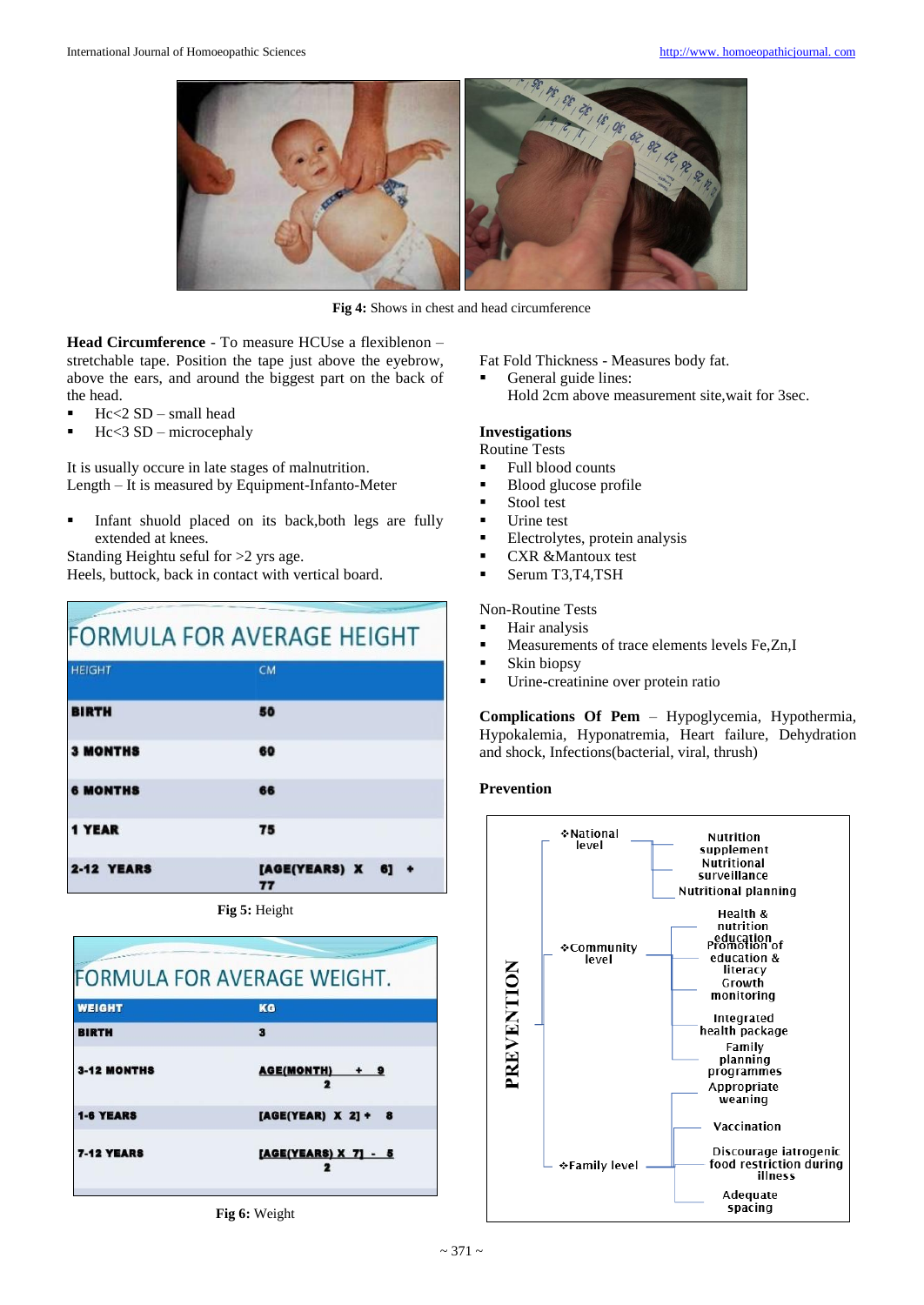#### National Nutrition Policy

| <b>Programme</b>                                                           | Year | <b>Ministry</b>                                                                                        |  |
|----------------------------------------------------------------------------|------|--------------------------------------------------------------------------------------------------------|--|
| Mid-Day Meal<br>Programme                                                  | 1961 | Education                                                                                              |  |
| <b>Integrated Child</b><br><b>Development Services</b><br>Programme (ICDS) | 1975 | By ministry of Women and<br>Child Development for the<br>empowerment of Women and<br>Child Development |  |
| Mid-Day Meal Scheme                                                        | 1995 | Human Resources<br>Development                                                                         |  |
| Mid-Day Meal<br>Scheme(Revised)                                            | 2004 | Human Resources<br>Development                                                                         |  |

National Nutritional Anemia Prophylaxis Programme1970. Accordingly, the supplementation is -

- 100 mg iron+0. 5mg folic acid (pregnancy)
- 20mg iron+0. 1mg folic acid x 100 days (1yr-5yr)

**Treatment** - There are ten essential steps:

- 1. Treat/prevent hypoglycaemia
- **2.** Treat/prevent hypothermia
- 3. Treat/prevent dehydration
- 4. Correct electrolyte imbalance
- 5. Treat/ prevent infection
- 6. Correct micronutrient deficiencies
- 7. Start cautious feeding
- 8. Achieve catch-up growth
- 9. Provide sensory stimulation and emotional support
- 10. Prepare for follow-up after recovery
- These steps are accomplished in two phases: an initial stabilisation phase
- where the acute medical conditions are managed; and a longer rehabilitation phase. Note that treatment procedures are similar for marasmus and kwashiorkor.

| <b>Step</b>                   |                                                                                                                                   | <b>PHASE</b><br><b>STABILISATION</b> |          | <b>REHABILITATION</b> |
|-------------------------------|-----------------------------------------------------------------------------------------------------------------------------------|--------------------------------------|----------|-----------------------|
|                               |                                                                                                                                   | <b>Days 1-2</b>                      | Days 3-7 | Weeks 2-6             |
| 13.<br>4.<br>15.<br>6.<br>18. | Hypoglycaemia<br>Hypothermia<br>Dehydration<br>Electrolytes<br>Infection<br>Micronutrients<br>Cautious feeding<br>Catch-up growth |                                      | no iron  | with iron             |
| 19.<br>10.                    | Sensory stimulation<br>Prepare for follow-up                                                                                      |                                      |          |                       |

**Fig 7:** Shows in stabilisation phase rehabilitation

**Homoeopathic Management**  Homoeopathic system of medicine is having multidimensional approach of healing. By homoeopathic medicines we treat each person as an individual personality so, by our medicines we can give the patient total balance of physical mental and emotional health. As WHO defines the health 'It is A state of complete physical mental and social well-being and not merely the absence of disease or infirmity. ' Some medicines with their marked indication of prescribing are-

 **Abrotanum-**It is a useful remedy for marasmus especially of lower extremities. Neck so weak, cann't hold the head. Falling out of hair. Skin looks flabby and

loose. The child has good appetite, but emaciation progress. Stomach feels as if swimming in water. Rheumatism following checked diarrhea. Food passes undigested.

- **Acetic acid-**Grand remedy for kwashiorkor. Emaciation of extremities. Oedema of feet and legs. Skin pale, waxen, oedematous. Good remedy for wasting and debility. Argentum nit-Emaciation of extremities. Great craving for sweets. Lack of co-ordination of muscles. Weak digestion. Diarrhea immediately after eating and drinking.
- **Baryta carb**-Emaciation with glandular swelling. Who are lazy, pot-bellied, and who suffer from great physical and mental debility. The child wants to eat all the time. Does not like sweet things or fruit and a little food satisfies.
- **Calcareacarbonica**-The Calcarea are all valuable in marasmus. Valuable remedy for scrofoulous tendencies. The carbonate has the defective nutrition and suits cases where the acidity predominates. There are sour stools and vomiting of milk. There is sweat on scalp, head and face, the feet are damp and cold. Enlargement of the glands and voracious appetite. The mesenteric glands are engorged and the fat of the body wastes. The body dwindles, yet the abdomen remains prominent. The appetite may be morbid, craving indigestible articles.
- **Iodum** It has the symptoms of extreme hunger, yet, in spite of this, the patient emaciates rapidly. It seems to suit acute cases with more or less febrile action. The face is yellow and shrunken. The joints are swollen and deformed.
- **Natrum mur-**It is a grand remedy for marasmus. Marked emaciation of neck. Desire for extra salt. Appetite is ravenous, but patient grows thin. Skin is scurfy and may develop oozing eruption. Appetite is ravenous, but patient grows thin. Skin is scurfy and may develop oozing eruptionMouth and throat are dry, constipation.
- **Sanicula aqua**-Useful remedy for marasmus. Sweating of head at night which wets the pillow. Offensive foot sweat, dirty and greasy. Progressive emaciation. Skin wrinkled about neck and hands in folds. Mentally obstinate and head-strong, constantly changing.
- **Silicia terra** Useful remedy for malnutrition in children. Imperfect assimilation and consequent defective nutrition. Scrofulous, rachitic children, with large head, open fontanelles and sutures, with large abdomen, slow in walking. Patient is cold, chilly, < in winter. Swelling of glands. Constipated baby. Skin is pale, waxy, cracks at the end of fingers, crippled nails.
- **Sulphur** Suits old looking children who have much heat about the head and cold feet. A hard, distended abdomen and a dirty, sallow, shrivelled skin. Skin hangs in folds; the fingers are emaciated, almost resembling knitting needles. The stools are acrid, making the anus sore, and the child has an offensive